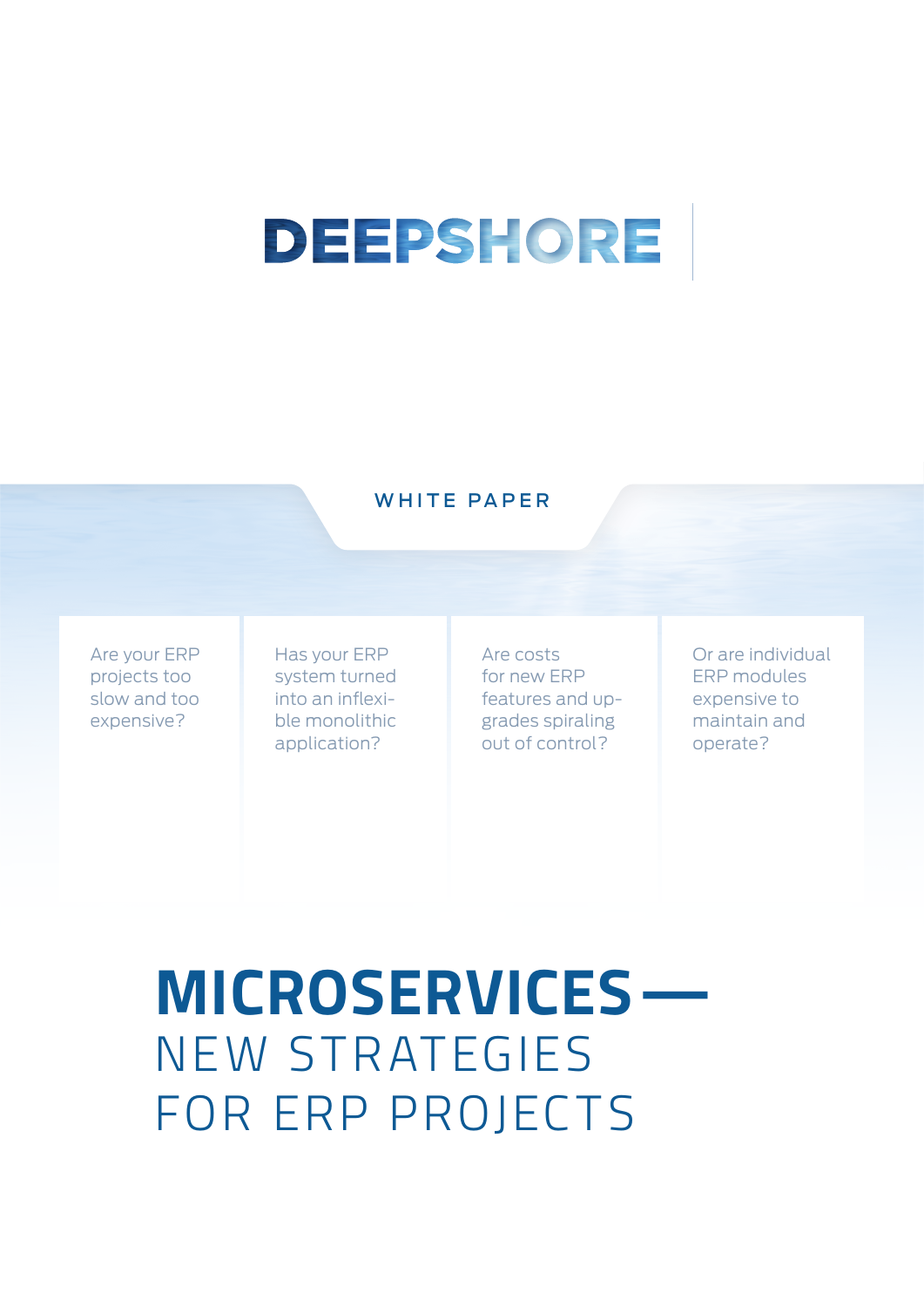## MICROSERVICES — NE W S TR ATEGIES FOR ERP PROJECTS

ERP systems and environments are the crucial backbone that critical business processes rely on at enterprises and larger mid-sized companies. It is becoming increasingly clear that conventional ERP strategies from the late 90s and early 2000s are simply too inflexible, too slow to deploy, and generally not economically feasible in today's IT world. And in many cases, they don't generate any significant added value to compensate for the enormous investment in capital, development resources, maintenance, and daily operations they involve. To achieve rapid and agile projects in the ERP space, new strategic options are necessary.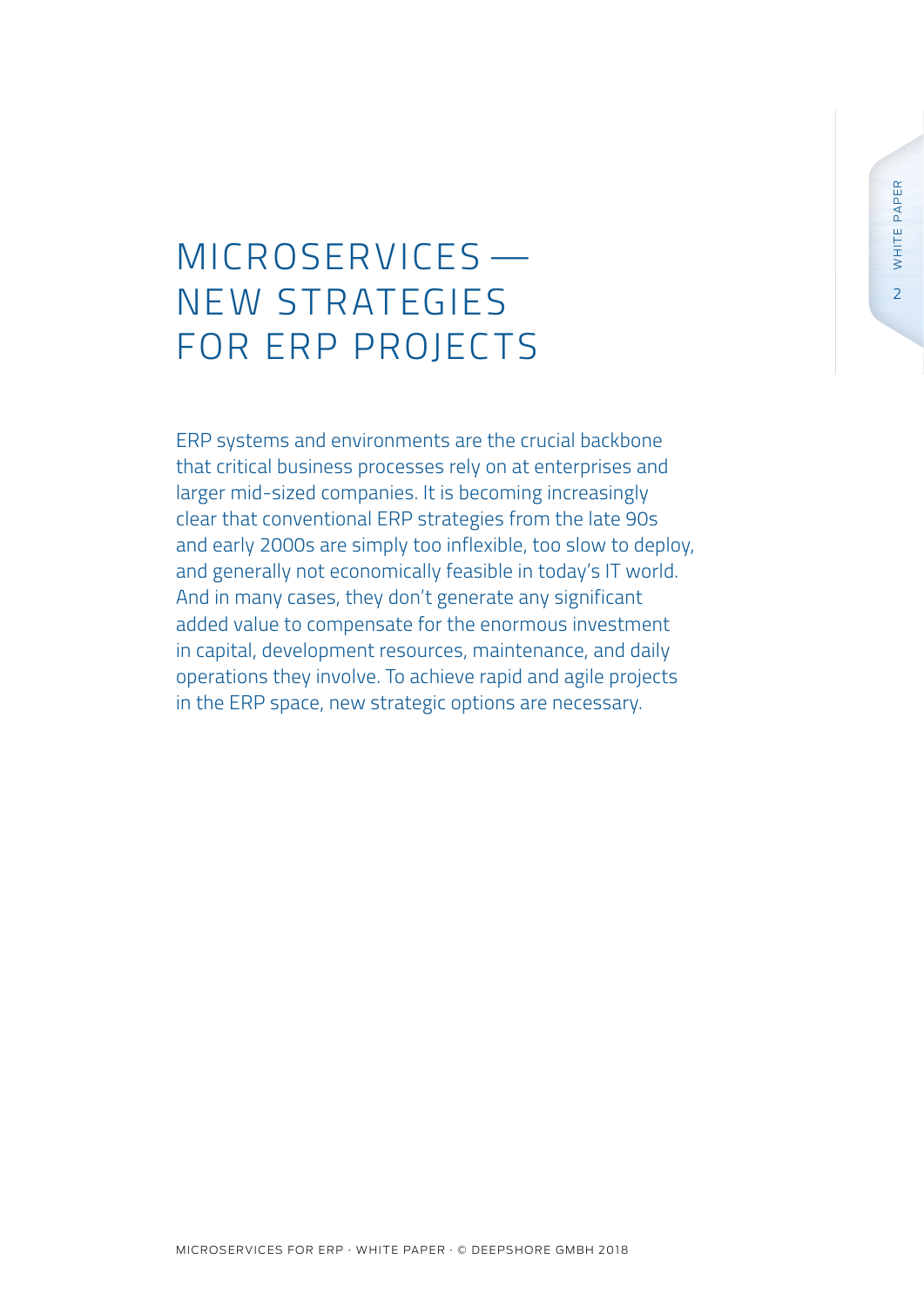Especially companies that have relied heavily on SAP over the last 15 to 20 years are now falling behind the pace of modern technologies. Tech firms such as Amazon, Google, and Facebook have demonstrated how efficient and agile IT can be when, instead of conventional monolithic ERP applications, systems comprising intelligent, modular microservices are deployed. In these types of architectures, small, independent processes and services handle specific tasks independently. They integrate with the core ERP system through standardized interfaces. Even 'old economy' companies are adopting new IT philosophies now. Instead of suffering the competitive disadvantages of costly and inflexible conventional IT structures, they have turned towards supplementing their core ERP systems with flexible microservices.

The innovation-driven businesses that Deepshore GmbH focuses on are characterized by these modern agile development methods. This also includes the evolutionary step of making information solutions faster, more flexible, and more financially predictable with the help of efficient and proven open source technologies. The synergies our partner nextevolution brings to the table for archiving plays a special role in our IT projects—particularly with respect to big data technologies and compliance requirements.

### THE LIMITS OF CONVENTIONAL ERP STRATEGIES

The late 90s and early 2000s were also characterized by the rise of powerful ERP systems and manufacturers. During this era, many enterprises implemented IT strategies built exclusively on replicating business processes in standard enterprise software such as SAP. Especially in large organizations, this made it possible to break up what had become a free-for-all of heterogeneous IT solutions. That had become necessary because the majority of these data silos that were developed as point solutions—in-house by individual departments and specialized business units or through external IT partners—were generally too specialized, problematic to operate, and difficult to integrate. What's more, these systems soon reached their performance limits as data volumes and the complexity of business processes increased.

Mid-sized and large companies reacted to this dilemma by implementing ERP platforms such as SAP as their main systems. In this way, they were able to avoid more chaos and consolidate somewhat. But as time wore on, this focus on system consolidation led to new problems. Too many processes were imported into a single system. Furthermore, additional features were implemented that normally would not have conformed to the standards intended for the base ERP system.

This resulted in the following two major categories of problems.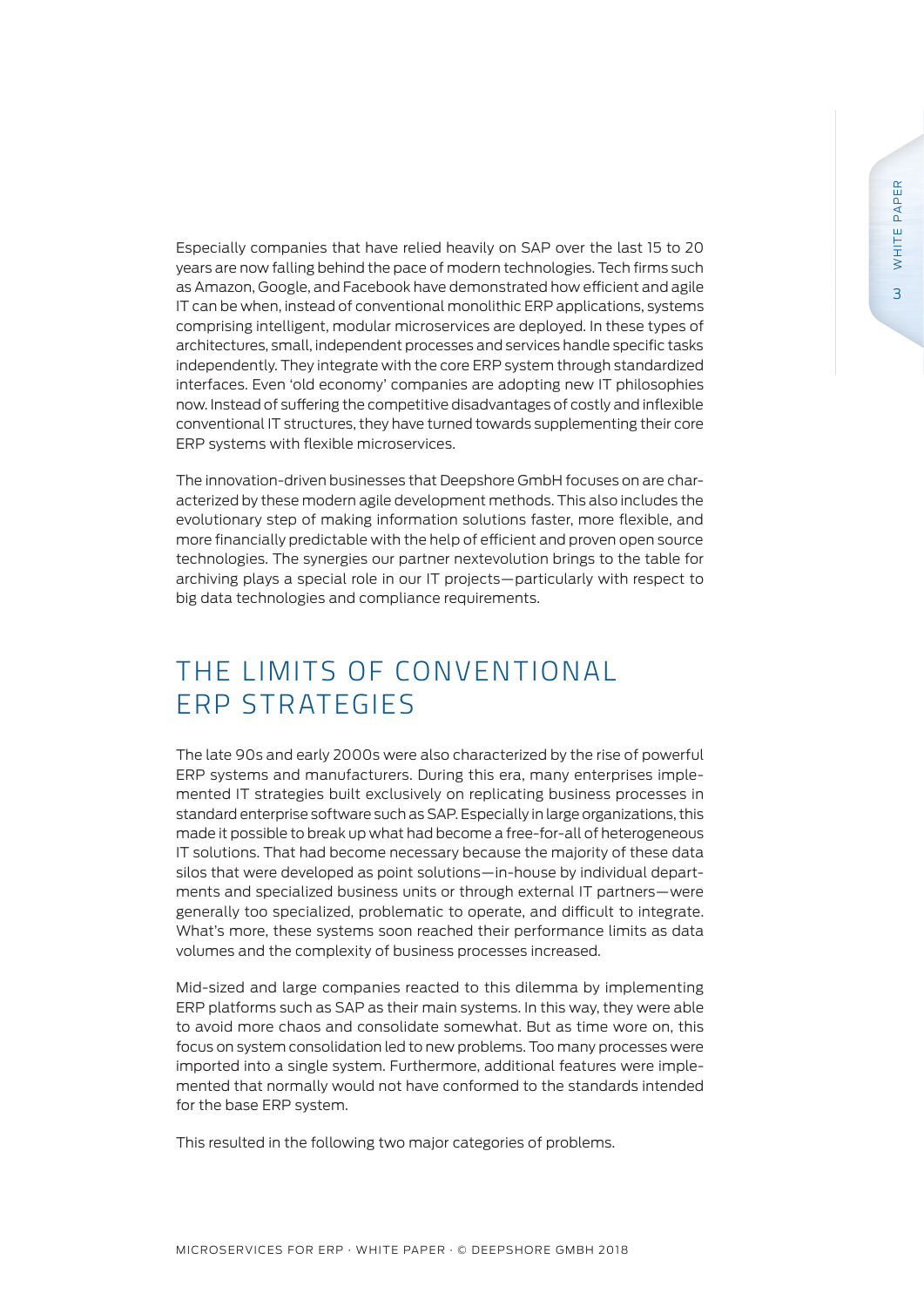#### **1. Adaptability and extensibility**

As a result of the high complexity of monolithic software applications, updating or modifying the system is neither flexible enough nor fast enough. For each modification, the effect on the entire system must be analyzed. This involves a complex procedure to eliminate the potential for undesired side effects. Although many business processes can be handled with tools and extensions based on the standard of the main ERP system, small changes can also involve minor modifications to these standards. This makes a project complex, increases project costs, and lengthens deployment time exponentially. Agile change management as we understand it today is simply impossible under these conditions.

Extremely cost-intensive maintenance services from the ERP vendor for these custom software components make matters worse. And technical requirements that don't match the system standard have to be developed at your own risk and integrated into the ERP system including consideration of all potential side effects on existing processes and workflows.

#### **2. Operations and upgrades**

The challenges mentioned above automatically result in problems maintaining the system. Each deviation from the standard increases the complexity of the overall system, which causes headaches each time it's patched or upgraded. Even simple upgrades can turn into full-scale projects costing millions and taking years to complete. And these projects don't even generate any added value—all they do is secure manufacturer support for an additional but far-toolimited period. Even if minor consolidations are successfully achieved within such projects, their benefits stand in no relation to the costs.

Even operating such a system purely as a monolithic ERP solution can result in runaway costs as complexity increases. This is especially true for cases in which the standards supplied by the vendor are not used exclusively. Modifications normally need to be given special consideration and planned for accordingly during system sizing.

### RE-THINKING ERP

Information technology should never be implemented for its own sake. Especially not when you're talking about critical business processes, considerable competitive advantages, and ensuring a promising future. Our customers see how important it is to be quick and agile as consumer tastes and market conditions shift on a daily basis. With this constant change, being flexible and able to react quickly while keeping costs in check is the crucial challenge.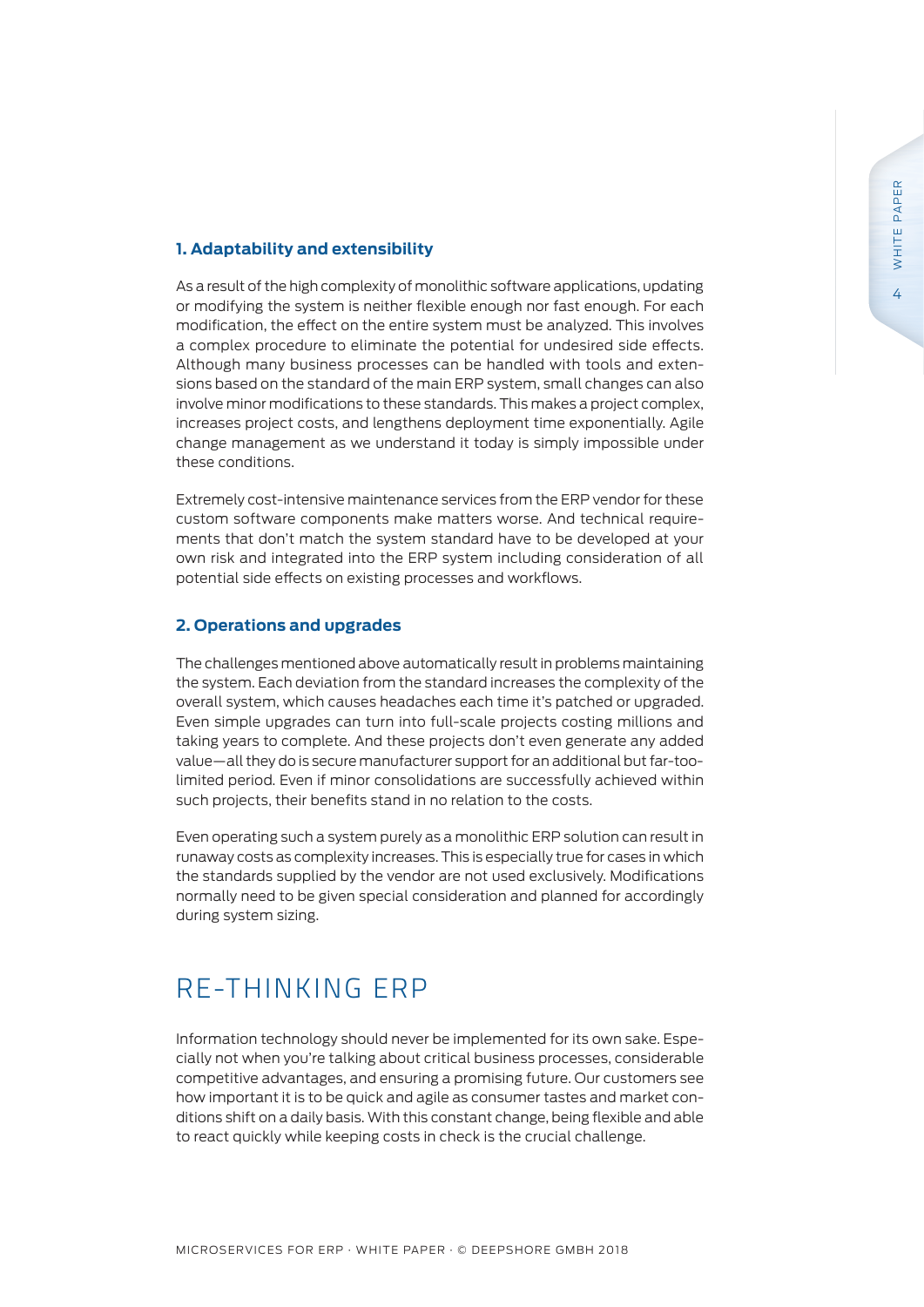Conservative ERP strategies are no longer able to make that a reality. Monolithic systems fail to bridge the gap between standard functionality and real-life process requirements. And anyone who thinks they can save themselves by falling back on solutions and applications in their standard system configuration will miss out on process-based advantages over the competition. The solution is not to limit oneself, but rather to take a new strategic direction for ERP projects and infrastructures.

### THE AGILE MICRO-SERVICES APPROACH

The fact that the elimination of conventional ERP strategies is even possible today is to a large extent due to developments in the open source community. The anti-licensing renegades of 20 years ago have turned into the technology and opinion leaders of today. And players like the Apache foundation have made their mark in the enterprise market at a number of large corporations—because they are exceptional at translating initial technological developments into pioneering solutions.

The label open source today stands for software that has been continually refined by numerous experts. Specialized vendors such as Apache can reliably and sustainably coordinate the hive mind. Pioneers such as Google, Facebook, Twitter, and Amazon have proven the value of open source solutions by using them in their infrastructures. Renowned German corporations such as the Otto Group and the Metro Group have long since begun to implement the corresponding platforms and models. The added flexibility and speed are compelling arguments.

In the ERP segment, the agile microservices strategies of the future are paving the way for integration with open source tools. This new way of thinking is as groundbreaking as it is simple. It starts with a farewell to the fully loaded container ship—the "old" ERP system—and a switch to a new armada of speedboats—the microservices. Of course, a conventional ERP freighter is—once it's been built—able to carry a massive load. But in an age when maneuverability, high speed, quick braking, high availability, reasonable acquisition costs, and minimal maintenance are the order of the day, it's simply no longer competitive. The small, swift microservices follow a completely different principle. Each one of these speedboats may only be able to handle one specific task. But as a fleet, it's possible to rapidly clone 1000 vessels, set them in the water, and launch them all in the same direction. As necessary, individual boats can change their course or speed. And if a particular model is discontinued, it doesn't impact the effectiveness of the rest of the fleet.

The foundation for microservices-based ERP solutions is the use of agile development models that help to achieve considerably more efficient project workflows than in traditional ERP contexts. With this, a technical platform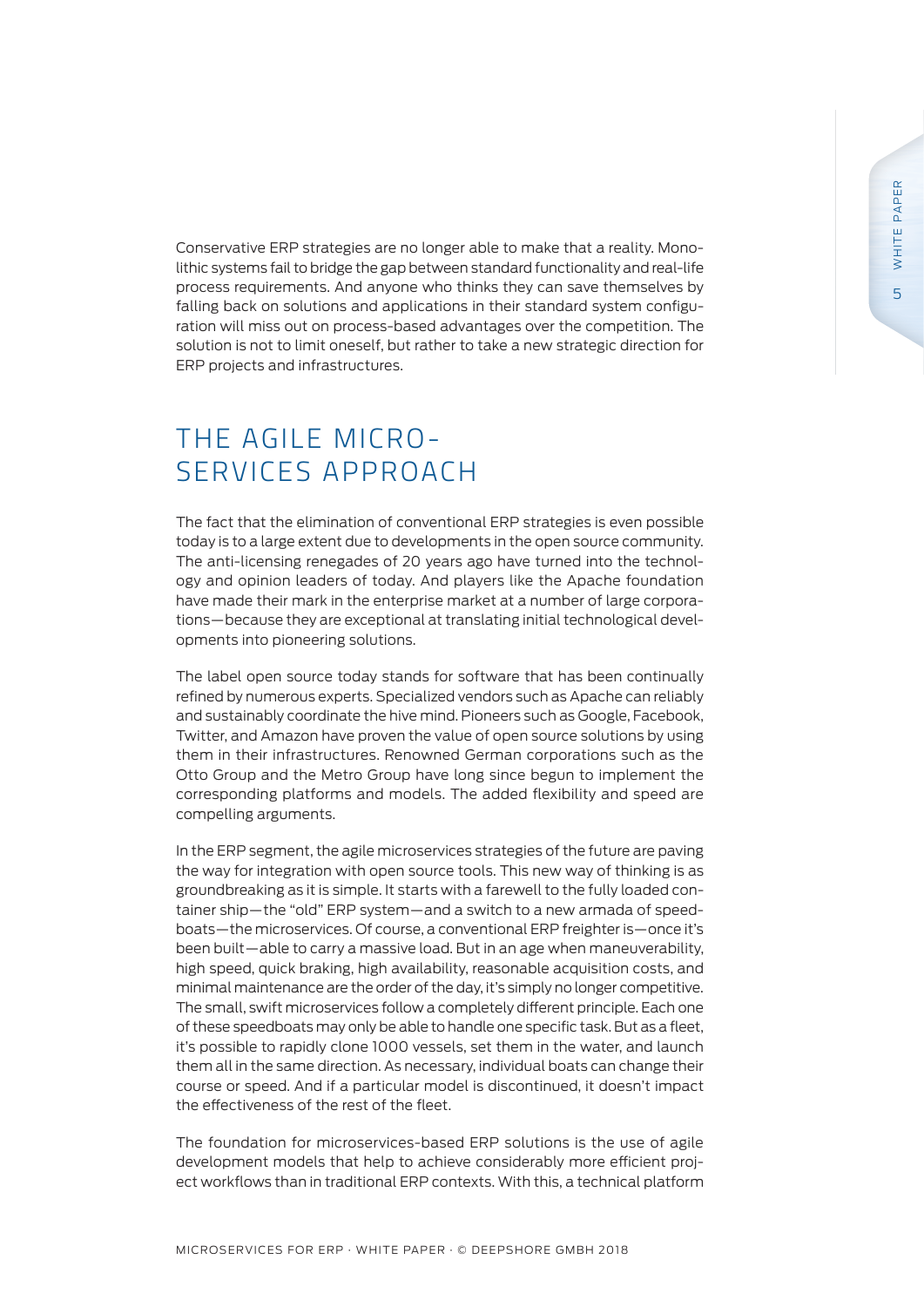is established that serves as a structured foundation for building individual microservices. The existing ERP system is not completely eliminated, however. The new platform is created alongside the proven stack and implemented using clearly defined interfaces from and to the ERP system. This coexistence of old and new worlds is intended. Partly because it doesn't make sense to port processes that have functioned flawlessly for years into an agile solution platform. Instead, existing ERP capabilities become part of the microservices world through dedicated interfaces. An objective analysis helps to uncover which process will run faster, better, or more cost efficiently on which platform.

Companies benefit in numerous ways. Not only by receiving a cutting edge IT growth strategy, but also from a significant increase in the efficiency of their IT project workflows and a sustainably improved cost structure across the entire IT organization. That also applies to the self-correcting effect among these parallel IT structures, since the smartest investment and implementation decisions will win out in the end as the available platforms compete for resources.

#### OUR APPROACH

The advantages of shifting to agile IT strategies are readily apparent. The integration of microservices in the ERP space is just one example of how we create added value while securing future opportunities for our customers. The expertise of Deepshore as a specialist for innovative enterprise information management solutions is just as important as the compliance knowledge contributed by our partner nextevolution. With this combination, our agile methods lead to exemplary solutions—using leading edge technologies, financial foresight, and a trained eye for pragmatic solutions.

It's not about eliminating your ERP infrastructure, but rather achieving additional efficiencies and opportunities. Selective integration in a new, agile microservices platform achieves that step forward, while also ensuring significantly faster and less expensive execution of all the accompanying projects. The secondary benefit of forcing the simplification of their IT infrastructures is an added benefit our customers also appreciate.

ERP and business processes are and will remain highly unique challenges. Watch our experts work, and you'll notice they don't see their agile methodologies as universal blueprints, choosing instead to intensely study your specific requirements and gain a deep understanding of your circumstances. This way, we are able to obtain an accurate picture of how we need to proceed as well as the planning, costs, and deployment times involved. Because that's how we establish the foundation for our mutual success.